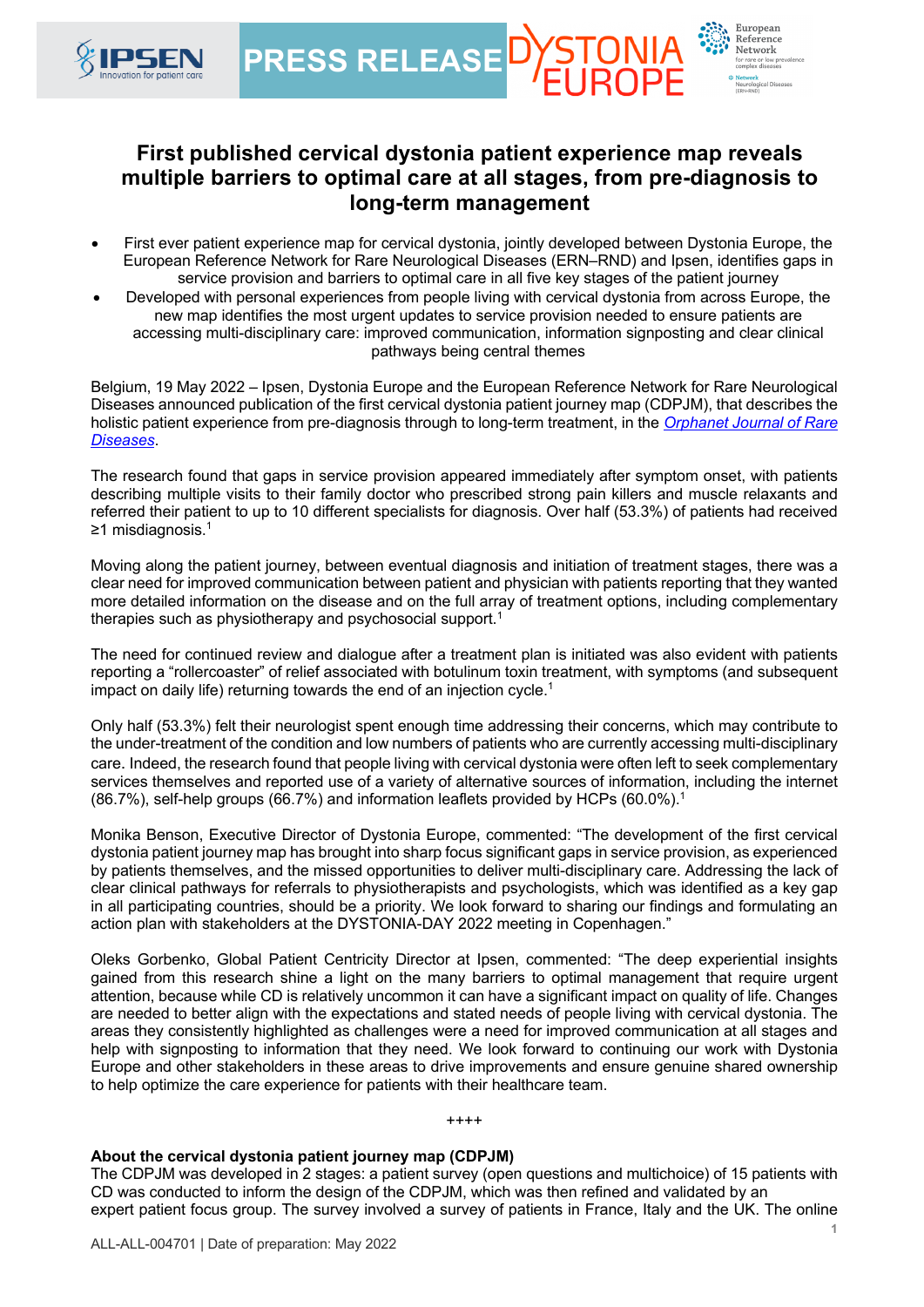survey was conducted using LamaPoll and the structure and contents of the survey were based on a generic patient mapping survey tailored to cervical dystonia in collaboration with patient representatives from Dystonia Europe. To support the development of the CDPJM, a broad literature review was performed using PubMed and other tools to identify relevant literature.

### **About cervical dystonia**

Cervical dystonia (CD), also known as spasmodic torticollis, is a movement disorder in which involuntary muscular contractions occur primarily in the neck muscles.2,3 This can cause the head to turn to one side or to be pulled backward or forward.<sup>2,3</sup> CD is relatively uncommon, affecting 57 to 280 people per million.<sup>4</sup> It can occur at any age, although symptoms generally appear in middle age, often beginning slowly and usually reaching a plateau over a few months or years.<sup>3</sup> The degeneration of the spine, irritation of nerve roots or frequent headaches can make CD particularly painful.<sup>5</sup> In most cases the cause is unknown, and no cure exists  $4,6$ 

## **About Dystonia Europe**

Dystonia Europe is the umbrella organization for 22 national dystonia patient associations from 19 countries across Europe, serving the needs of everybody with an interest in the neurological movement disorder of dystonia. Founded in 1993, the vision of Dystonia Europe is to improve the quality of lives of people living with dystonia in Europe, while supporting the search for a cure. By promoting research, fostering training to support clinicians and multi-disciplinary teams improve care for patients, raising awareness of the impact of dystonia and providing the latest information and resources for our members and other stakeholders, Dystonia Europe is continuously working to improve the lives of people living with dystonia. For more information, visit https://dystonia-europe.org/.

## **About the European Reference Network for Rare Neurological Diseases**

The European Reference Network for Rare Neurological Diseases (ERN–RND) is a virtual network comprised of healthcare professionals spread around Europe. The network aims to address the unmet needs of more than 500,000 people living with rare neurological diseases in Europe, 50% of whom are still undiagnosed. The network comprises more than 72 specialized healthcare providers in 25 Member States. This patient-centered network aims to address the needs of patients by implementing a care and knowledge infrastructure for diagnosis, evidence-based management, treatment and collection of patient data. For more information, visit https://www.ern-rnd.eu/.

### **Ipsen**

Ipsen is a global, mid-sized biopharmaceutical company focused on transformative medicines in Oncology, Rare Disease and Neuroscience; it also has a well-established consumer healthcare business. With total sales of over €2.9bn in FY 2021, Ipsen sells more than 25 medicines in over 115 countries, with a direct commercial presence in more than 30 countries. The company's research and development efforts are focused on its innovative and differentiated technological platforms located in the heart of leading biotechnological and lifescience hubs: Paris-Saclay, France; Oxford, U.K.; Cambridge, U.S.; Shanghai, China. Ipsen has c.5,700 colleagues worldwide and is listed in Paris (Euronext: IPN) and in the U.S. through a Sponsored Level I American Depositary Receipt program (ADR: IPSEY). For more information, visit ipsen.com.

### **Forward-looking statements**

The forward-looking statements, objectives and targets contained herein are based on the Group's management strategy, current views and assumptions. Such statements involve known and unknown risks and uncertainties that may cause actual results, performance or events to differ materially from those anticipated herein. All of the above risks could affect the Group's future ability to achieve its financial targets, which were set assuming reasonable macroeconomic conditions based on the information available today. Use of the words "believes", "anticipates" and "expects" and similar expressions are intended to identify forward-looking statements, including the Group's expectations regarding future events, including regulatory filings and determinations. Moreover, the targets described in this document were prepared without taking into account external growth assumptions and potential future acquisitions, which may alter these parameters. These objectives are based on data and assumptions regarded as reasonable by the Group. These targets depend on conditions or facts likely to happen in the future, and not exclusively on historical data. Actual results may depart significantly from these targets given the occurrence of certain risks and uncertainties, notably the fact that a promising product in early development phase or clinical trial may end up never being launched on the market or reaching its commercial targets, notably for regulatory or competition reasons. The Group must face or might face competition from generic products that might translate into a loss of market share. Furthermore, the Research and Development process involves several stages each of which involves the substantial risk that the Group may fail to achieve its objectives and be forced to abandon its efforts with regards to a product in which it has invested significant sums. Therefore, the Group cannot be certain that favorable results obtained during pre-clinical trials will be confirmed subsequently during clinical trials, or that